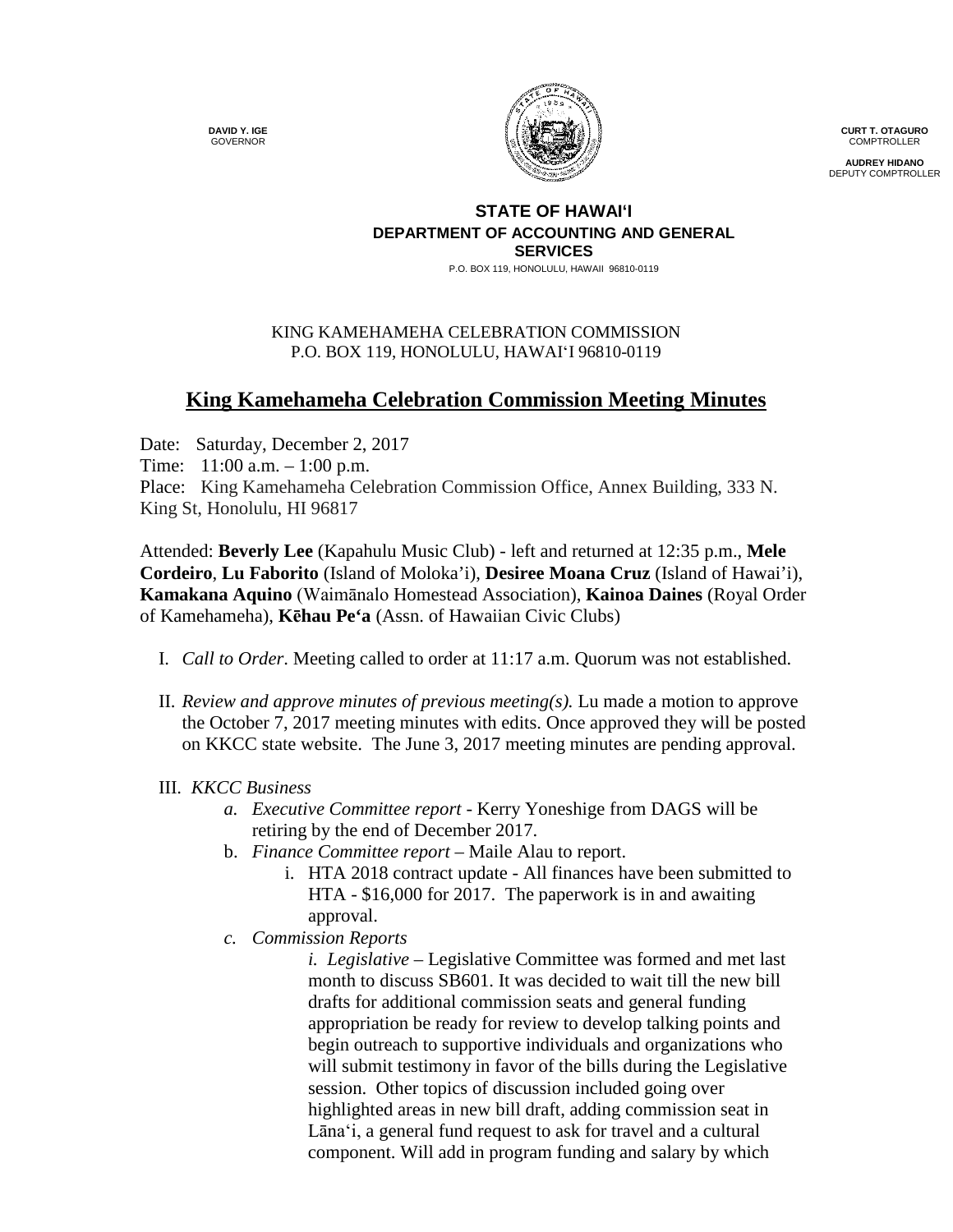payroll pays the staff rather than it being in the trust account. Also discussed that instead of CEO, an executive director is more effective as staff.

*ii. Statuary –* Kohala is asking for kōkua. State owns the statue yet the people of Kohala are raising money for state property. This is an issue that needs to be added to an upcoming bill. A resolution was written yet it died because the kuleana fell upon the commission. We will need to connect both the Legislative and Statuary committees. The Kohala Resource Center is a direct resource for the commission. Honolulu and Kohala statues are owned by the state. We need to meet with Donny Dawson, of Hawaii Film Commission, to validate our percentage on statuary royalties. Civic club of Hilo wants to be more supportive and involved.

*iii. Retention –* There is a current list of active commissioners. For Māmakakaua, Colleen Aiu is new kuhina. There are commissioner seat vacancies for both Māmakakaua and Kamehameha Schools Alumni Association. Certificates were passed out to commissioners. Renewal process is a little different. For Hale O Nā Aliʻi, they requested more representation from Kauaʻi in our KKCC meetings.

### *ii. iv. Vote to establish additional Investigative Committee*

*1. Curatorial/Historian –* there weren't enough commissioners in attendance to make a quorum. No vote was made on creating additional Investigative Committees. However, would like this person to keep track of meeting minutes and pictures.

*v. Future planning* – it was suggested to create committees within each island to talk about their own issues and report to/inform KKCC. Commissioners are highly encouraged to support other islands' King Kamehameha Celebrations.

*v.* (continued next page)

**AREA LEI DRAPING PARADE LŪʻAU** Oʻahu June 8 June 9 Kauaʻi June 8 June 9

*vii.2018 Calendar of events update, by island*